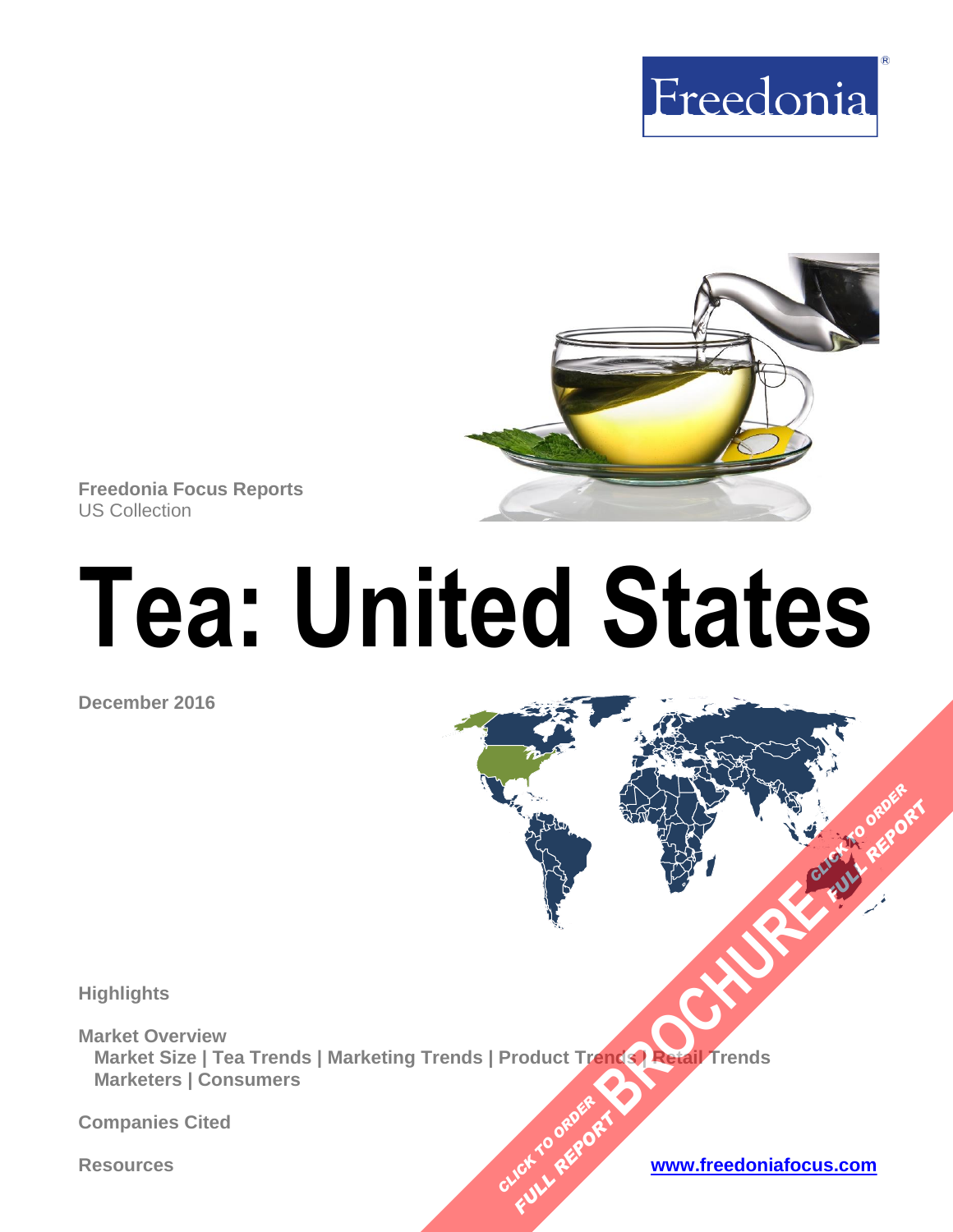# <span id="page-1-0"></span>ABOUT THIS REPORT

#### Scope & Method

This report forecasts annual US retail sales of tea in US dollars for 2016-2020. To illustrate historical trends, total tea retail sales are also supplied for 2011-2015. Tea sales sourced from Information Resources (IRI) tracked by product in dollars, units, and ounces are provided for 2016. IRI-tracked tea sales are segmented by product in terms of:

- canned and bottled
- bags and loose
- refrigerated
- instant mixes
- single cup.

The scope of this report focuses on retail packaged tea and not tea sold at the foodservice level, although some foodservice trends are covered.

This report quantifies trends in various measures of growth. Growth (or decline) expressed as an average annual growth rate (AAGR) is the least squares growth rate, which takes into account all available datapoints over a period. Growth calculated as a compound annual growth rate (CAGR) employs, by definition, only the first and last datapoints over a period. The CAGR is used to describe forecast growth, defined as the expected trend beginning in the base year and ending in the forecast year. Readers are encouraged to consider historical volatility when assessing particular annual values along the forecast trend, including in the forecast year.

Key macroeconomic indicators are also provided at five-year intervals with CAGRs for the years corresponding to other reported figures. Other various topics, including profiles of pertinent leading suppliers, are covered in this report. A full outline of report items by page is available in the **Table of Contents**.

#### Sources

*Tea: United States* (FF10042) is based on *[Tea and Ready-to-Drink Tea: US Retail](https://www.packagedfacts.com/Tea-Ready-Drink-10507668/)  [Market](https://www.packagedfacts.com/Tea-Ready-Drink-10507668/)*, a comprehensive industry report published by Packaged Facts in December 2016. The information contained in this report was obtained from primary and secondary research. Primary research entailed consultations with tea market sources, on-site examination of retail venues, and fielding a proprietary Packaged Facts online consumer survey focusing on tea product shopper insights. Secondary research included extensive internet canvassing and research- and data-gathering from relevant consumer business and trade publications; company reports, including annual reports, press releases, and investor conference calls; company profiles in trade and consumer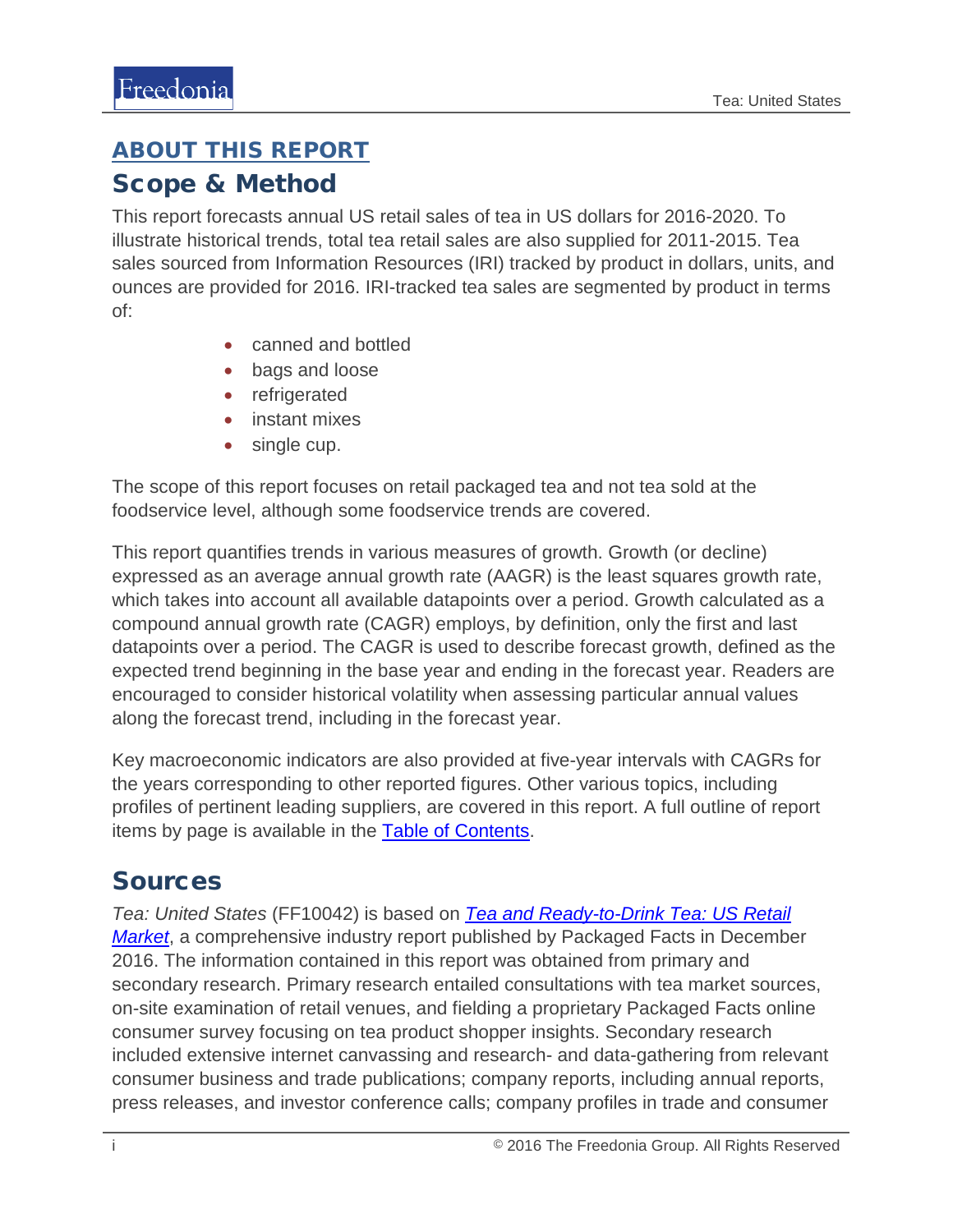publications; government reports; and other food and beverage market reports by Packaged Facts.

Sales estimates are based on data from the above sources as well as IRI data for mass-market channels (supermarkets, drugstores, mass merchandisers, military commissaries, and select club and dollar stores); market size estimates from other sources, including those appearing in the trade press; the performance of relevant retail venues; consumer usage rates for tea products; and new product introduction activity in the market.

Our consumer analysis draws primarily on two data sources. The first is national consumer survey data from Simmons. Through an ongoing program of telephone and booklet questionnaire surveys of a large probability sample of consumers who represent a statistically accurate cross-section of the US adult population, Simmons is able construct detailed demographic profiles across various consumer product and service markets, including the candy market. The discussion of consumer patterns also draws on proprietary Packaged Facts online consumer surveys, including an August 2016 survey based on 2,000 US adults who in aggregate are census representative on the primary demographic measures of age, gender, geographic region, race/ethnicity, and presence of children in the household.

Specific sources and additional resources are listed in the [Resources](#page-4-0) section of this publication for reference and to facilitate further research.

#### Industry Codes

The topic of this report is related to the following industry codes:

| <b>NAICS/SCIAN 2007</b>                       |                                                          | <b>SIC</b>                     |                                                                                                                   |
|-----------------------------------------------|----------------------------------------------------------|--------------------------------|-------------------------------------------------------------------------------------------------------------------|
| North American Industry Classification System |                                                          | <b>Standard Industry Codes</b> |                                                                                                                   |
| 311920<br>312111                              | Coffee and Tea Manufacturing<br>Soft Drink Manufacturing | 2086<br>2095<br>2099           | Bottled and Canned Soft Drinks and<br><b>Carbonated Waters</b><br><b>Roasted Coffee</b><br>Food Preparations, NEC |

## Copyright & Licensing

The full report is protected by copyright laws of the United States of America and international treaties. The entire contents of the publication are copyrighted by The Freedonia Group.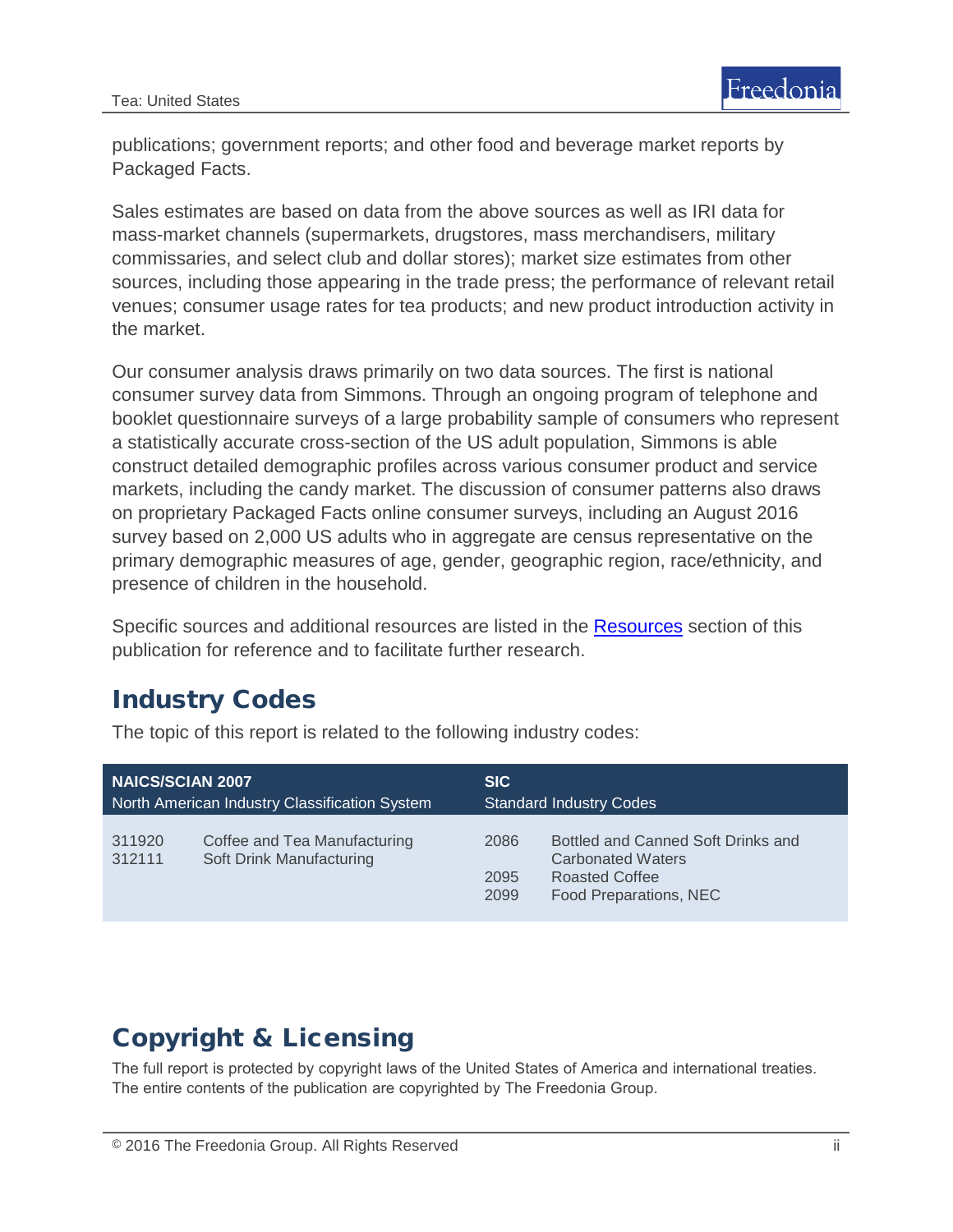#### <span id="page-3-0"></span>**Table of Contents**

#### **Section**

| Chart 3   US IRI-Tracked Tea Sales at Food, Drug & Mass Merch by Marketer, 2016  12 |  |
|-------------------------------------------------------------------------------------|--|
|                                                                                     |  |
|                                                                                     |  |
|                                                                                     |  |
|                                                                                     |  |
|                                                                                     |  |
|                                                                                     |  |
| Chart 4   US Leaf & Instant Tea Consumption Rates, 2009-2016 (% of households)  15  |  |
|                                                                                     |  |
|                                                                                     |  |
|                                                                                     |  |
|                                                                                     |  |
|                                                                                     |  |
|                                                                                     |  |
|                                                                                     |  |
|                                                                                     |  |
|                                                                                     |  |

To return here, click on any Freedonia logo or the Table of Contents link in report footers.<br>PDF bookmarks are also available for navigation.